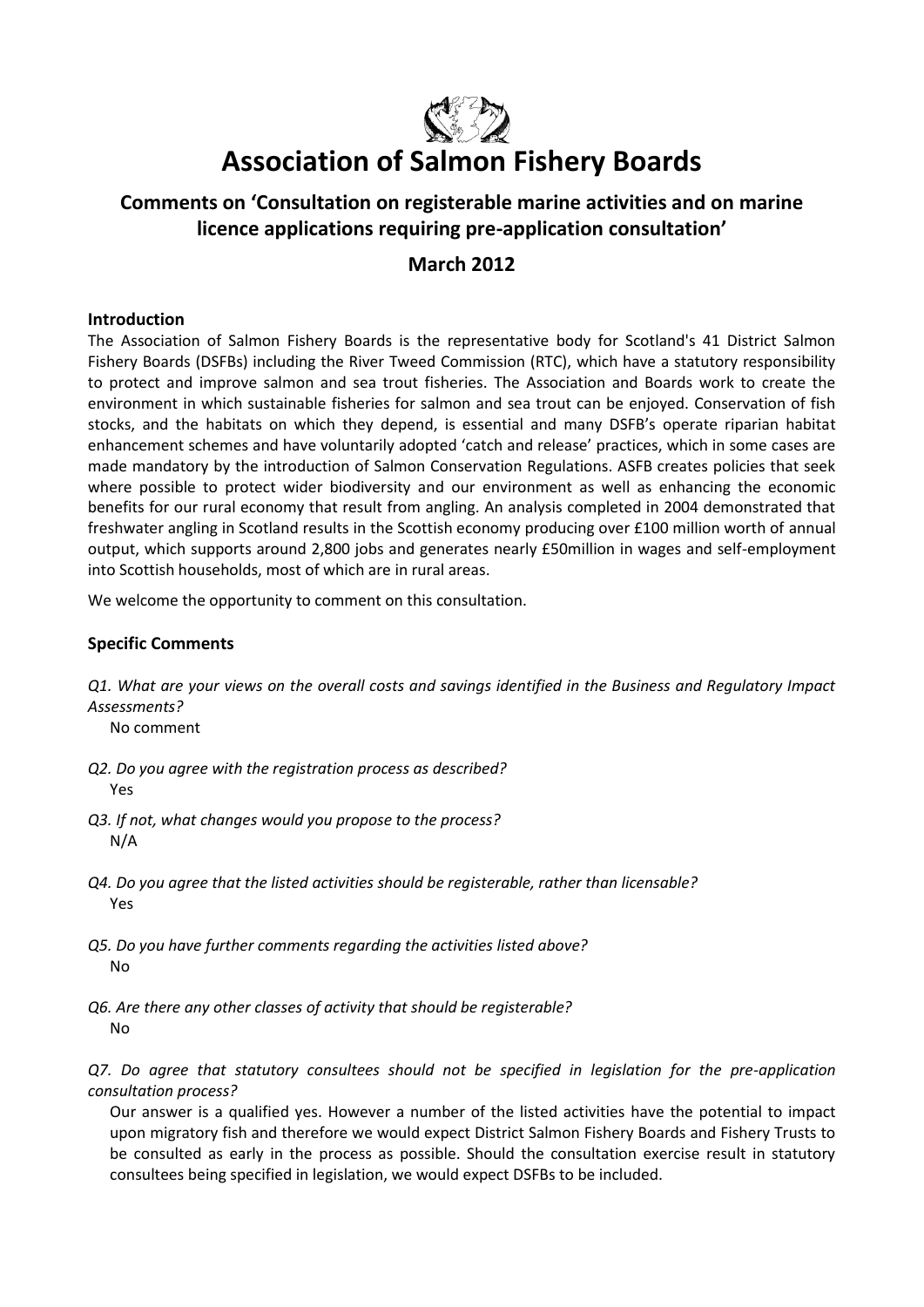*Q8. If not, which persons or bodies do you believe should be specified as statutory consultees for the preapplication consultation process?*

See answer to Q7, above.

- *Q9. Do you agree with the classes of activity that will be subject to pre-application consultation?* Yes, on the understanding that '*Renewable energy projects over 30 MW or developments that increase the output of an existing project to over 30 MW'* includes all intra-array cabling.
- *Q10. If not, what activities would you add or remove from the list?* No comment
- *Q11. Do you believe that the above proposals discriminate disproportionately between persons defined by age, disability, sexual orientation, gender, race and religion and belief?* No comment
- *Q12. If you answered yes to Question 11, in what way do you believe the proposals to be discriminatory?* N/A

#### **For further information please contact:**

Alan Wells | Policy & Planning Director Tel: 0131 272 2797 | Email[: alan@asfb.org.uk](mailto:alan@asfb.org.uk)